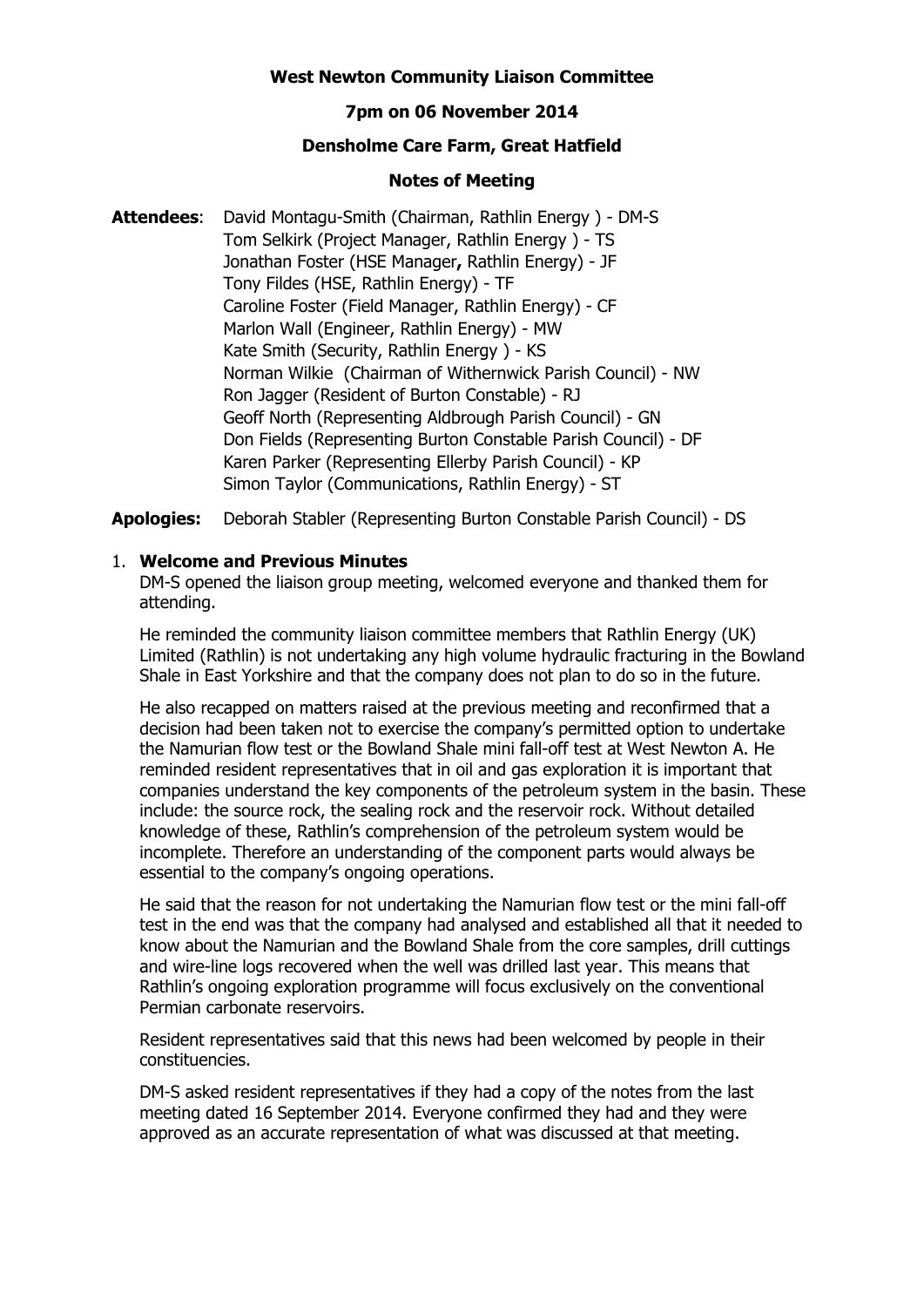## 2. **Introduction of a New Member**

DM-S said that he was delighted to report that Deborah Stabler (DS) had agreed to join the West Newton liaison committee, but unfortunately she was unable to attend this evening. DS will join the liaison committee as Burton Constable's new parish council representative.

## 3. **West Newton A Wellsite Operational Update**

JF said that work at the West Newton A wellsite was now complete and that the equipment on site would be demobilised over the coming days and weeks. He said that the well testing phase had revealed some encouraging results.

Resident representatives asked if the well had failed as this was something that the protestors, camped alongside the site, were claiming. JF said that this was not true. He explained that in the summer/autumn of 2014, Rathlin tested the Permian formation at the West Newton well-site. During the operation, following perforating of the casing in the hydrocarbon bearing formation, the well began to flow gas. The hydrostatic weight of the brine in the well was not heavy enough to completely stop the gas flowing from the formation into the internal casing string through the perforations. There was no well integrity issue.

A coil tubing unit was mobilised to site to displace the existing brine with heavier weight brine. Once the old brine had been replaced with new, heavier weighted brine, the operation continued.

He explained that this kind of thing is not unusual in oil and gas exploration (as exploration is by its very nature the investigation of, and professional reaction to, the unknown).

He then referred to a recent statement issued by the Health and Safety Executive that read as follows:

"HSE has been informed that there has been a small increase in pressure within the well casing in the gas well at West Newton. This pressure is contained within the well and is being monitored by the operators. Wells are designed to allow this type of pressure build-up and for it to be safely bled off and circulated out.

(During well testing operations a small pressure build up has slowly percolated through the well control brine, Rathlin Energy are currently preparing to introduce a heavier brine into the well which is used to maintain the necessary hydrostatic control pressure within the well).

"The well operator will continue to keep HSE informed and HSE inspectors will continue to monitor the situation. There are no well integrity issues and there has been no unplanned release of fluids from the well."

NB - The well at West Newton is aimed at a conventional gas reservoir. It is not aimed at shale gas and so there are no plans to use fracking.

Resident representatives asked again about the smell that was apparent near the site. JF said that this was associated with the above alongside a combination of naturally occurring constituents within the Permian formation.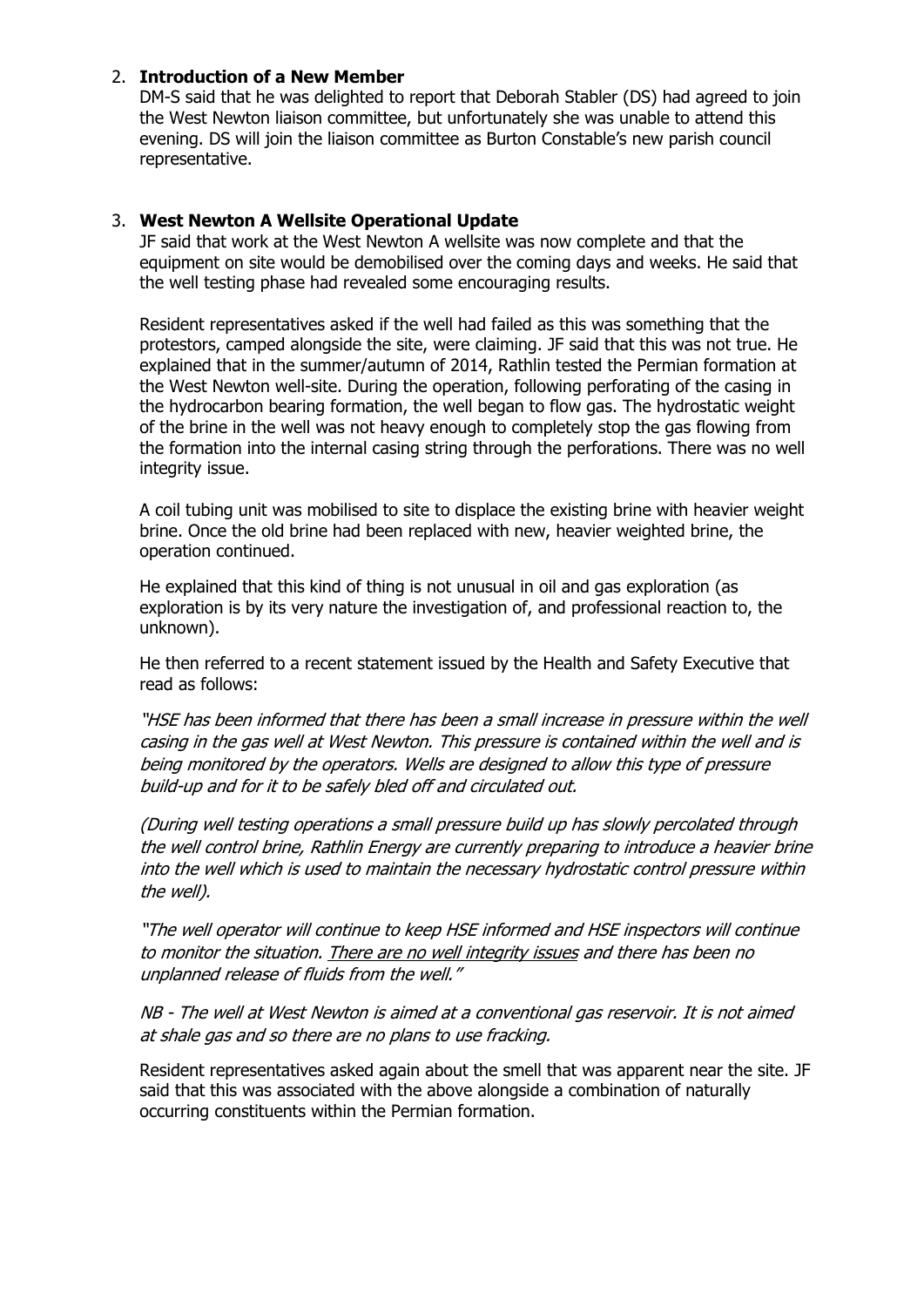He said that the odour management plan had helped to mitigate the problem which, as was generally acknowledged, was intermittent and largely localised. He said that the approved flare stack did not contemplate this kind of operating condition and that too had contributed to the issue. He confirmed that Rathlin would be seeking an alternative flaring solution going forward.

ST confirmed that two residents had contacted Rathlin to report the smell and that most of the main concerns seemed to have been raised by protestors camping alongside the site. JF said that the odour was recognised to be a nuisance and that it was not harmful to health.

JF confirmed that environmental monitoring had resumed throughout the operations and that the wellhead and the perimeter ditches would continue to be monitored during the suspension period at West Newton A.

KS said that it appeared that a Mr Malcolm Blackman, a self-proclaimed environmental monitor and the last remaining protestor, had locked the protest camp up and left. She explained that site security would remain in place and the level of which would depend on protestor activity over the coming weeks and months. KS also reminded resident representatives that there was a case due to be heard at Hull County Court on 05 December 2014 re: the rights over which Mr Blackman and other protestors had for camping on the local farmer's land. [**Post meeting note**: The judge ruled against the protest camp at West Newton on 05 December 2015 and awarded a minimum of £10,000 in costs. Rathlin is now paying contractors to have the mess that the protestors have left behind cleaned up and taken away].

## 4. **Seismic Update**

CF gave an update on the current seismic testing programme. She explained that Rathlin had started to advise nearby residents about its seismic work and the data acquisition phase. Resident representatives were asked to refer to the notes of the last meeting for details about what the programme would involve (the map in section 5 of the forthcoming information sessions was displayed and discussed). CF said that the programme was expected to begin towards the end of November and would be completed by mid-week in the second week of December. She said that more than 3,000 leaflets would be distributed to those who lived 250m from the data points around the area.

# 5. **West Newton B**

TS confirmed that a new location had been identified for a second well site in the West Newton area, known as West Newton B. He said that the proposed site is in the Burton Constable parish. He explained that 9,000 invitations had been sent out to community representatives, estate agents, the media and residents to invite them to an information session on 07 and 08 November to find out more about the proposed site and Rathlin's plans.

He then went through each of the slides that would be displayed at the information session in turn (please see the news section of the Rathlin website to view the information panels: [http://www.rathlin-energy.co.uk/public-information-session/\)](http://www.rathlin-energy.co.uk/public-information-session/).

TS said that the screening application would be submitted at the end of the following week and that it was hoped that the full planning application would be submitted in December 2014. It was then anticipated that the planning application would be determined by East Riding of Yorkshire Council in March or April 2015.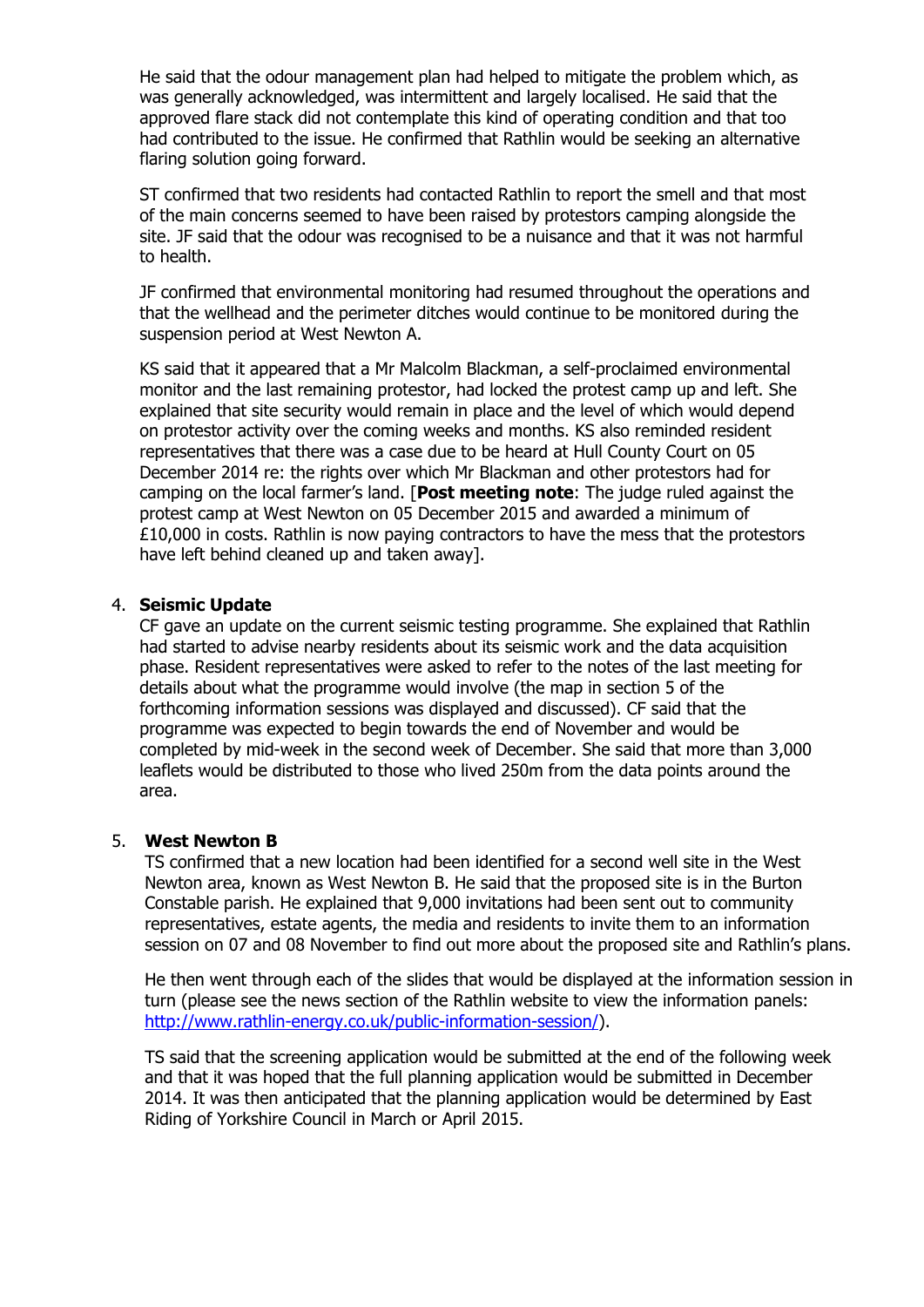TS reconfirmed that the new well would be drilled to a total depth of around 2,000m approximately 1,000m above the Bowland Shale. He said that this served to reinforce Rathlin's previous commitments and, he hoped, would bring an end to all of the nonsense about the company's alleged plans to carry out high volume hydraulic fracturing in the Bowland Shale at West Newton.

Resident representatives asked if Sproatley was Rathlin's preferred route for traffic to and from the new site. TS confirmed that this seemed to be the logical access and egress route, but that the matter would form part of East Riding of Yorkshire Council highways department's detailed considerations.

## 6. **Residents' Meeting**

ST said that all 9,000 leaflets had now been hand delivered to houses across 21 parishes within the Holderness area. He said that the purpose of the information sessions on 07 and 08 November was to update everyone on the work programme so far, to talk about the forthcoming seismic work and the proposed new well site at West Newton B.

He explained that the event was ticketed and that people would need to pre-register to attend via the website on the invitation or that they could call an 0800 (freephone) number where someone would take their details and register them personally.

ST said that there would be representatives from all disciplines from Rathlin in attendance and on hand to answer any questions. He also confirmed that the information panels shown earlier by TS would be displayed and that drilling equipment, casing strings and other operational items would be on display for people to see and ask questions about.

Resident representatives asked why it was necessary to make the event ticketed. ST said that Rathlin's primary concern was for the residents directly affected by the company's operations – in other words, nearby neighbours. He said that the objective was to have a sensible and informed discussion in a professional environment where people can ask questions of people who specialise in different areas of Rathlin's work – from the Chairman to the people on the ground. He said that by making the information sessions ticketed, Rathlin could ensure and facilitate peaceful discussions with people who have a genuine interest in hearing about what the company is and isn't doing.

ST urged resident representatives to encourage local residents to attend as Rathlin wanted to engage with and educate as many people as possible about the company's work. He said that the information panels would be posted on the Rathlin website straight after the information sessions (4pm on Saturday 08 November) for anyone who could not attend and for people who live outside the local areas personally invited.

#### 7. **Any Other Business**

DM-S asked resident representatives if there was any other business to discuss. No further items were raised.